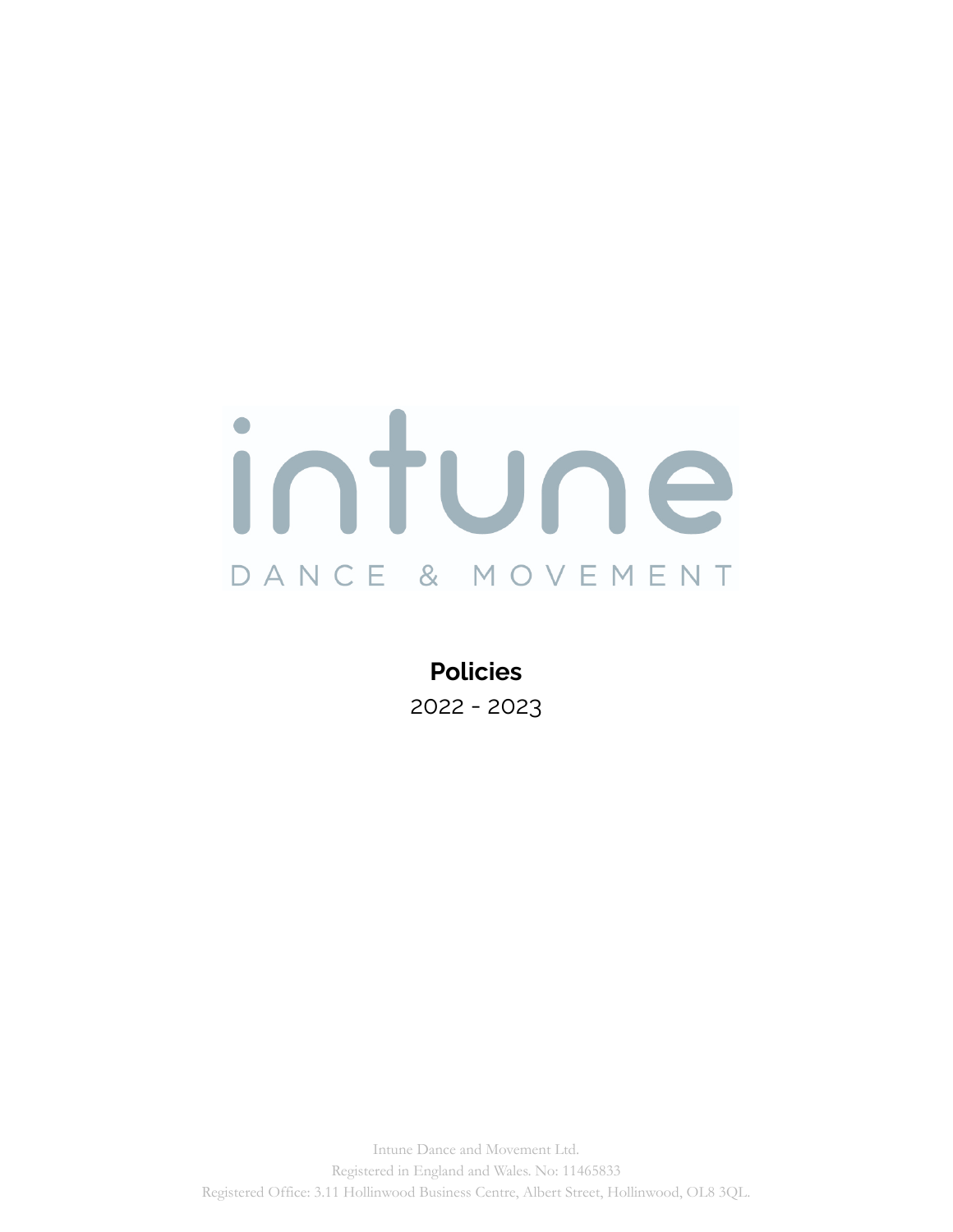## **Purpose**

We want everyone's experience of dance to be as fun and rewarding as possible! In order to ensure this is the case we take our job seriously.

Our policies are updated on an annual basis and support the school's application for recognised teacher status with the Council for Dance, Drama and Musical Theatre [\(https://cdmt.org.uk/](https://cdmt.org.uk/)).

Intune Dance and Movement has the following policies:

- [Assessment](#page-2-0)
- **[Behaviour](#page-3-0)**
- Child protection and safequarding
- [Customer](#page-8-0) service
- Equal [opportunities](#page-10-0)
- [Health](#page-11-0) and safety
- Privacy and Data [Protection](#page-13-0) Policy
- Special [educational](#page-17-0) needs and disability
- [Staffing](#page-18-0)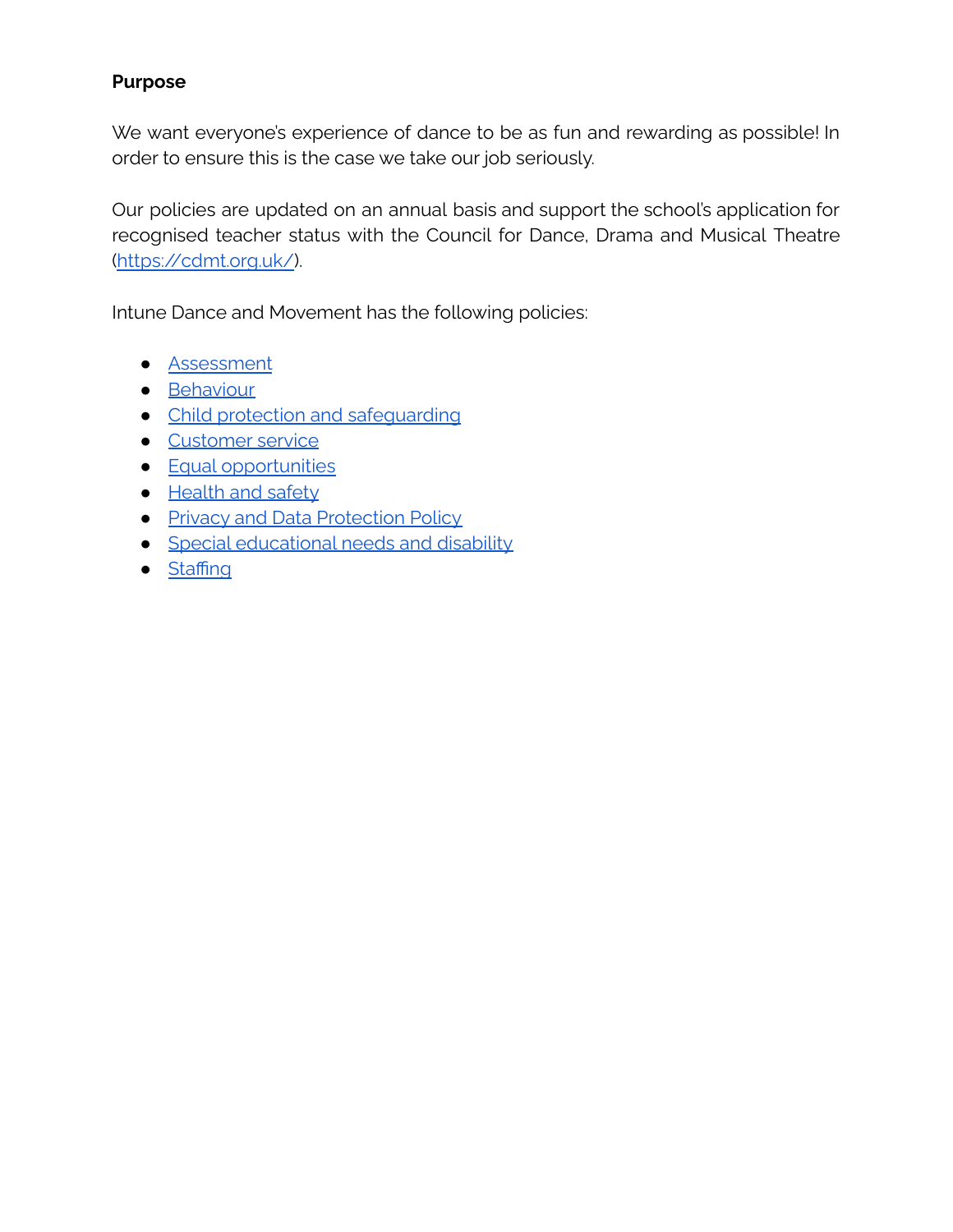# <span id="page-2-0"></span>**Assessment**

At Intune Dance and Movement we feel it is important that parents and guardians are properly informed about their child's achievements and progress. Parents and guardians whose children attend classes with us can expect the following:

- All pupils will be assessed by their class teacher on an ongoing basis and the progress of all pupils discussed at staff meetings with regards to suitability of current class level and entry into external examinations.
- Pupils who demonstrate the required ability and commitment may be eligible to be entered for external examinations, such as those offered by the Royal Academy of Dance.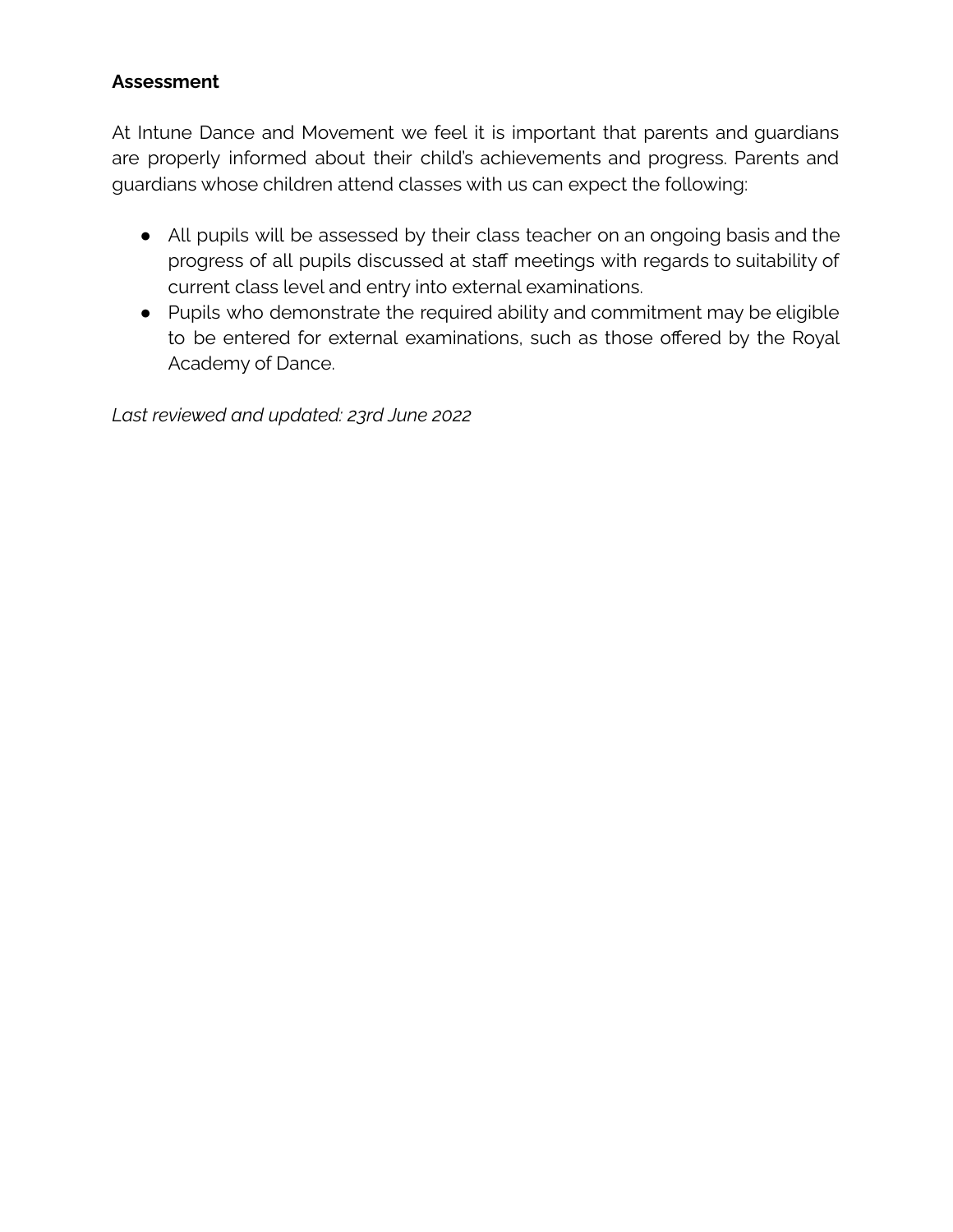### <span id="page-3-0"></span>**Behaviour**

At Intune Dance and Movement we believe that good behaviour and considerate conduct is conducive to the happiness and well-being of all members of the school's community.

### *Rewards*

We believe pupils respond best to praise and encouragement. In light of this we aim to encourage pupils in the following ways:

- Positive feedback in lessons that recognises good work and gives clear direction on what can be done to improve further.
- Younger pupils may be awarded stickers at the end of each lesson.
- School certificates may be awarded at the end of each year to recognise the progress that has been made and certificates are awarded by external organisations if pupils successfully pass examinations.

### *School rules*

We ask all of our pupils, parents and quardians to adhere to the following rules:

- Be on time for lessons. The Principal will raise any concerns about a pupil's punctuality with the parents or guardians.
- Wear regulation uniform, which can be ordered on the school's [website.](https://intunedance.co.uk/uniform/)
- Only bring bottles of water to lessons, not other food or drinks (fizzy or hot).
- No chewing gum in lessons or on the premises in which lessons are taking place.
- Use appropriate language. The use of inappropriate language or swearing is not allowed by any member of the school's community.
- Treat everyone with respect (see section on conduct between members of the school community - Anti Bullying).
- Do not possess, consume or supply tobacco, alcohol or drugs. Any pupil found to be in possession of tobacco/alcohol/drugs may be excluded from the school.
- Do not harm the reputation of the school or another member of the school community, either through speech or online.
- Pupils who are involved in any form of misconduct may be excluded from the school.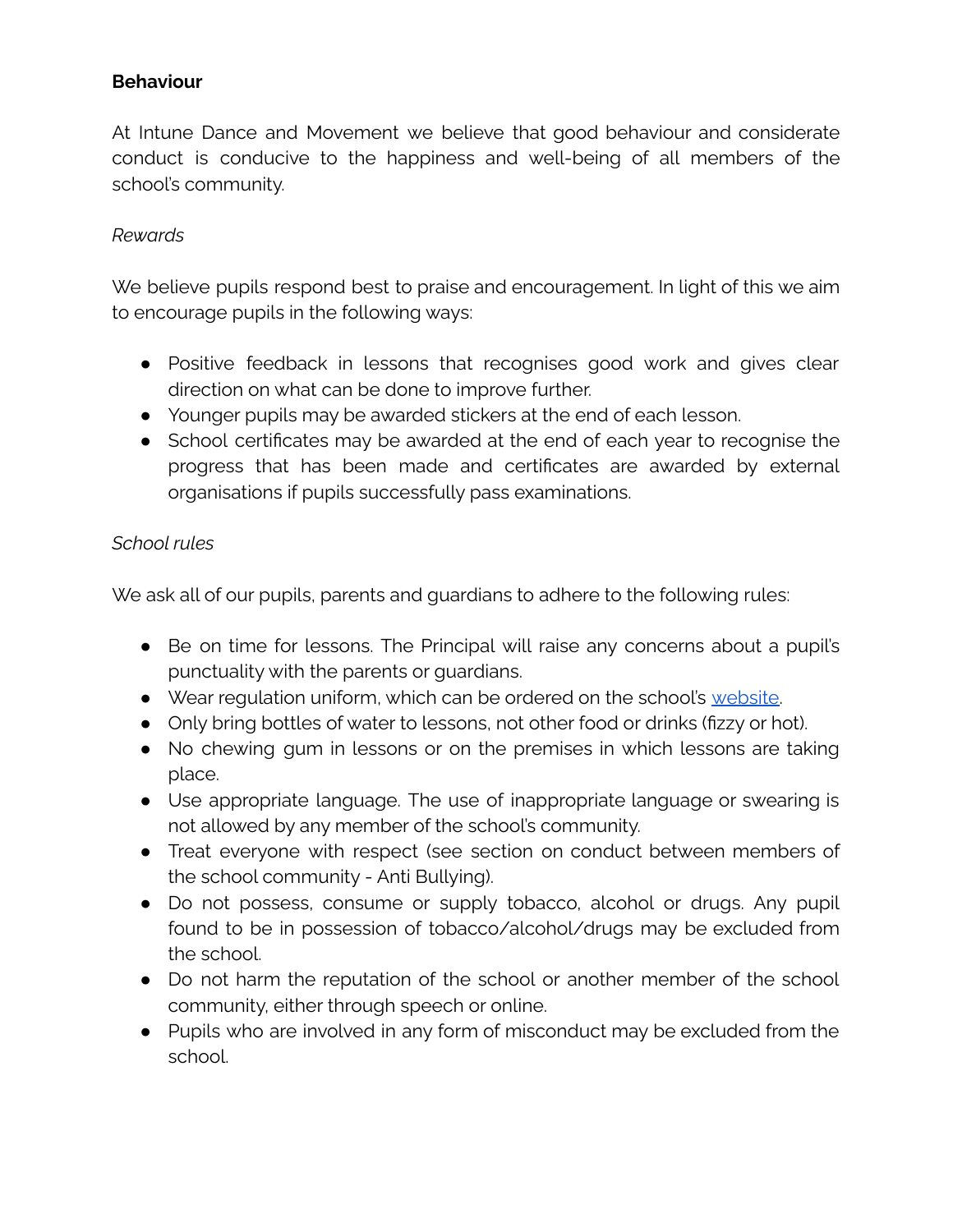# *Conduct between members of the school community (Anti-Bullying)*

All members of the school community should be treated with respect.

- Members of the Intune Dance and Movement community must not harm each other physically, mentally or emotionally or seek to cause division between others.
- The school recognises that the following behaviours may be regarded as forms of bullying: Physical (hitting, kicking, pushing, taking belongings), Verbal (name calling, taunting, insulting or making offensive comments), Cyber bullying.
- The use of derogatory language or language designed to divide or cause offence is strictly forbidden. This is language that relates to age, race, culture, disability or sexual orientation.
- Any incidents of a bullying nature will be reported to the Principal who will inform parents and guardians of any concerns that they have been made aware of.
- Members of the Intune Dance and Movement community who do not change their behaviour may be excluded from the school.

## *Discipline*

We recognise that there will be occasions when pupils' behaviour or conduct is not in accordance with the school rules, either through lack of maturity or lack of understanding. When this happens incidents will be dealt with in the following ways:

- Staff will not raise their voices at a child or restrain them, unless the child is at risk of causing harm to themselves or others.
- Pupils who misbehave may be given a verbal warning. If poor behaviour continues the pupil may be asked to sit out of the lesson for a short period of time and the teacher may have conversation with the pupil concerned and parents or guardians.
- The Principal will follow up any significant incidents promptly with the parents or guardians.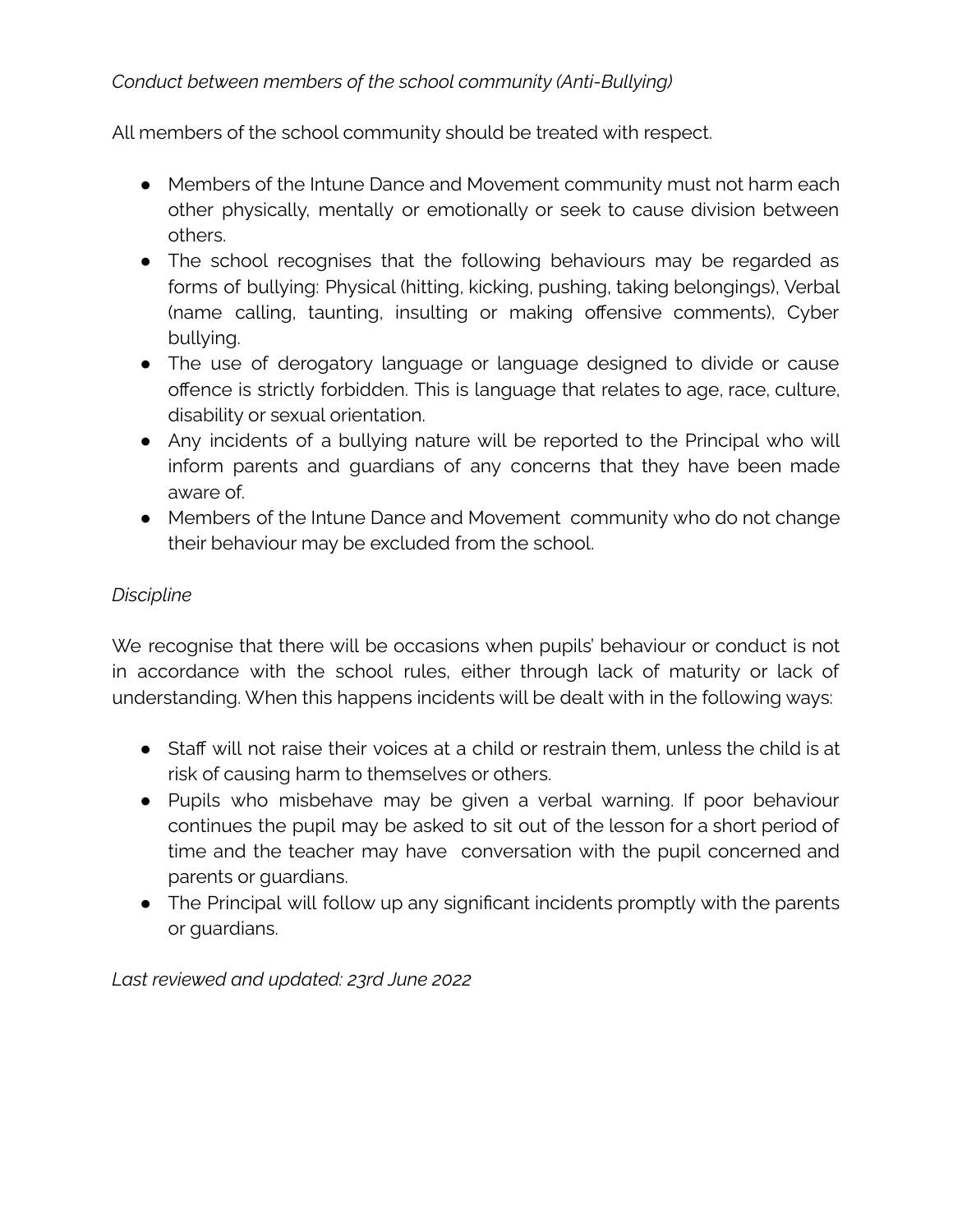# <span id="page-5-0"></span>**Child Protection and Safeguarding**

Intune Dance and Movement is committed to safeguarding and protecting the welfare of all members of our community. We take the following measures to help to protect the children under our care:

- Undertake appropriate checks for all members of staff and volunteers to ensure their suitability to work with children and young people. This must be done before they start teaching or are placed in a position of responsibility. Requests to view checks can be made to the school Principal.
- Teachers conduct registers and report concerns about absence to the Principal.
- All staff are trained to be alert to signs of abuse and the course of action to take should they suspect abuse.
- Staff involved with recruitment are trained in safer recruitment processes.
- Ensure the school's Health and Safety policy is implemented and enforced.

# *Concerns about members of the school community (staff, pupils and parents)*

- Any concerns about any member of the school community must be brought to the attention of the Principal immediately.
- Where the concern is about the Principal, Childrens' Services should be contacted immediately [\(click](https://www.oxfordshire.gov.uk/residents/children-education-and-families/childrens-services) here for contact details for Oxfordshire Childrens' Services).

# *Appropriate physical contact*

Teaching dance is a physical activity and a teacher will sometimes need to make physical contact with a student to show an idea or to correct the pupil's position. This can include:

- Lifting
- Adjusting arms, legs, rib cage, hips, feet, hands
- Moving one student in relation to another

Where contact is needed, we will remain sensitive to the pupil's wishes and put their welfare first. In all cases we will ask permission and say why and how we will be correcting the student's position before making any contact.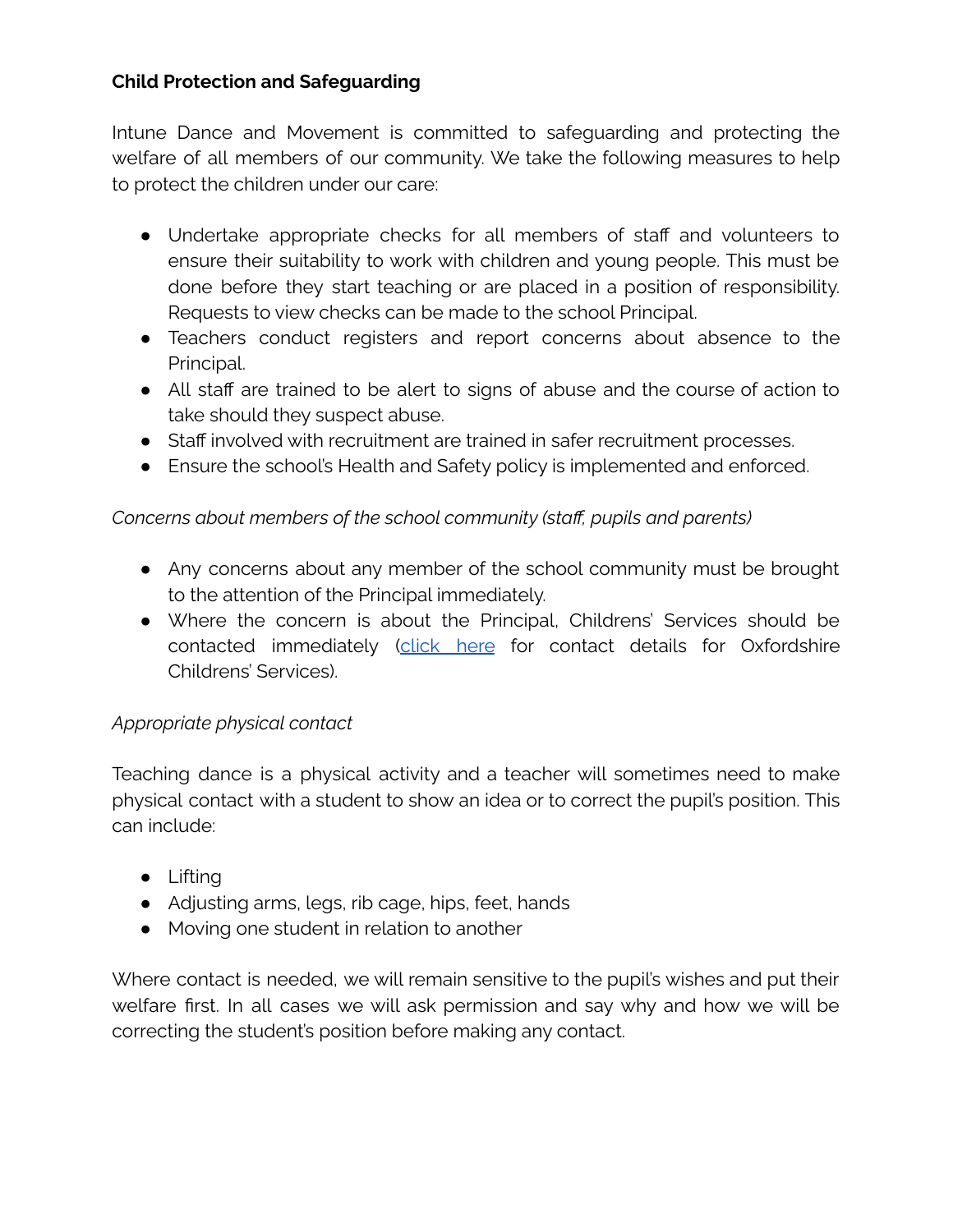- Parents and guardians are not permitted in the room during lessons, except for classes where they are participating, during watching weeks or by agreement with the Principal and the teacher in charge.
- Arrangements are made for all teaching spaces to be viewed from outside of the room via windows and viewing panels.

# *Photography, Filming and Social Media*

Photographs and video footage taken by the school

- Photographs and video footage taken by the school will only be used for marketing purposes and to celebrate achievement. They will only be used in an official school capacity (eg. school website, newsletters, promotional material and school social media accounts.)
- Permission will be obtained from the pupils, participants, parents and guardians firstly, for the photograph or video footage to be taken and secondly, for the photograph or video footage to be reproduced.
- Permission is requested when pupils and participants commence classes with the school but parents or guardians may withdraw their permission at any stage.
- All pupils and participants featured in photographs or recordings must be appropriately dressed for the activity they are undertaking.
- All photographs and video footage will be taken using school equipment. Staff are not permitted to use personal devices such as personal cameras, phones or tablets.
- Care needs to be taken with regard to the storage and dissemination of the photographs or video material.
- If photographs are published, no individual should be able to be identified by any attached data.

Photographs and video footage taken by the pupils, parents or guardians:

- Parents and guardians are permitted to take photographs and film during activities such as end of term watching week or school performances. We do not allow people to take photographs through doors, windows or viewing panels during classes and individuals who do so will be asked to remove the footage from their devices.
- Parents will be made aware of the school's policy with regards to photograph and videoing during such events and invited to make contact if they have concerns.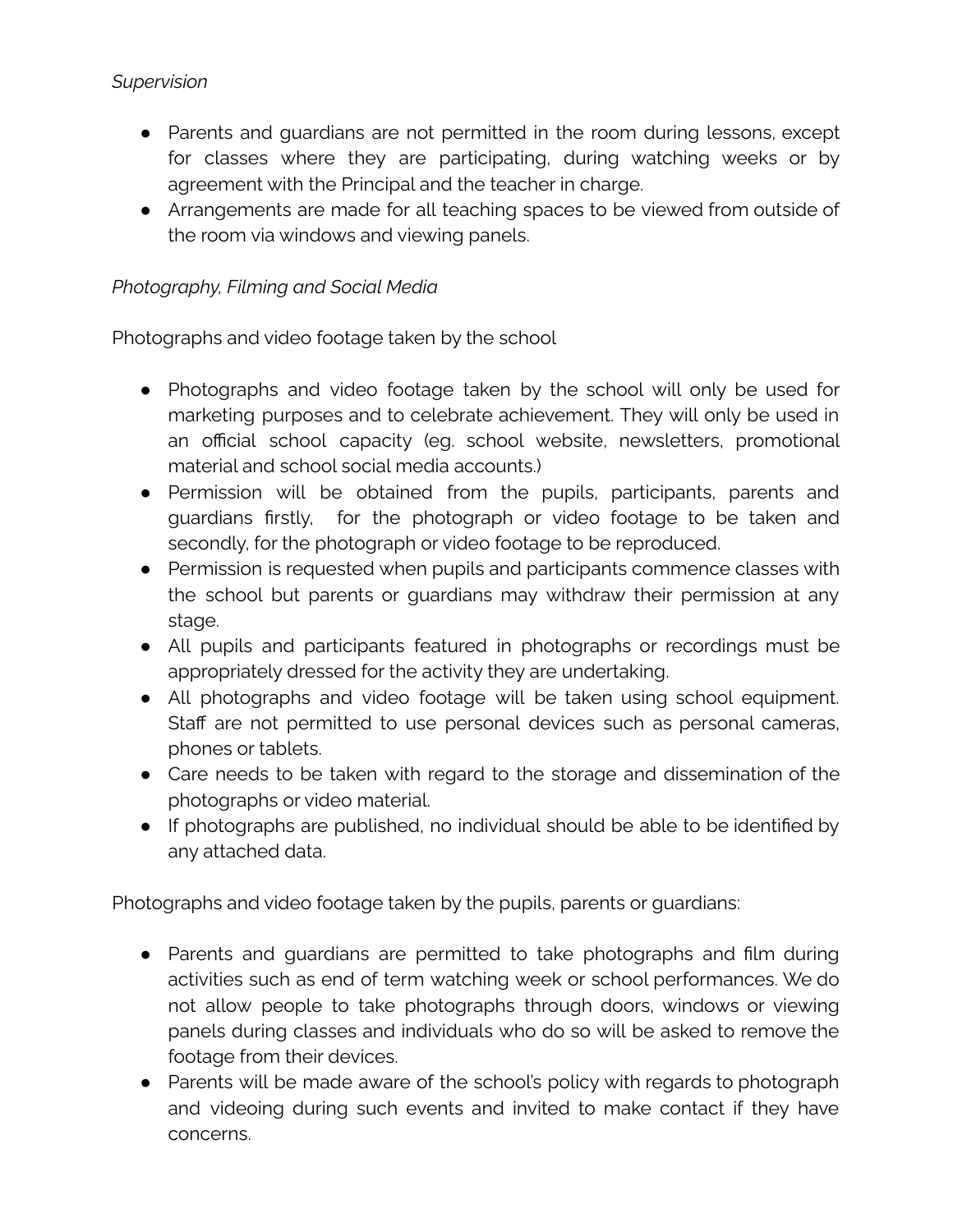- Photographs and filming must only take place in the room of the main activity, and not in areas where pupils may be changing.
- Images of other children or other participants should not be placed on the internet or social media without the consent of the pupil's parents or guardians first being obtained.
- Pupils, participants, parents and guardians must be willing to delete images or recordings if requested to do so by another member of the school community.
- In circumstances where children may be adopted or in foster care the wishes of the family will be discussed.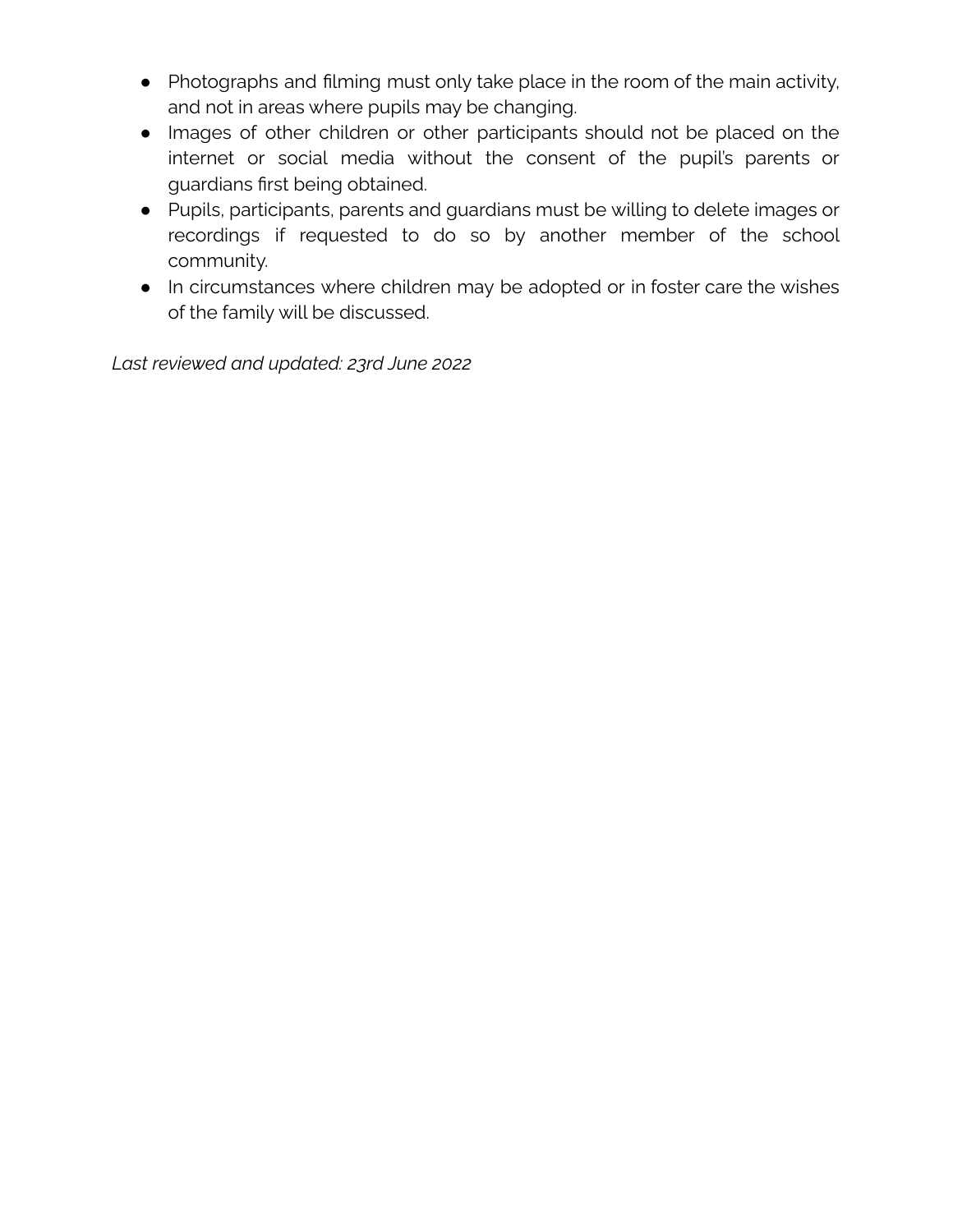## <span id="page-8-0"></span>**Customer Service**

Our aim is to provide and maintain the best possible service to our pupils, participants, parents and guardians, teachers and the public. We take pride in providing a professional service and inspiring the highest level of trust. Staff will be professional at all times and and aim to provide:

- Courtesy in all circumstances, in their spoken words, body language and demeanour.
- Accuracy in what they do.
- Accountability for the quality of service they deliver.
- Integrity in all their dealings with all in the school community and outside.
- Consideration for the needs of customers.
- Promptness in all their actions, keeping people informed of progress.

## *Communication*

We welcome communication by the following means:

- Email
- Social media
- Telephone
- In writing
- In person

Contact details can be found on our [website.](https://intunedance.co.uk/contact/)

We endeavour to ensure that all information is communicated clearly and in good time. Information will be communicated to pupils, participants, parents and guardians via the following means:

- Email
- Telephone
- Website
- Newsletter
- Social media (Facebook, Twitter, Instagram)
- Notice boards

The school must have the correct contact information at all times.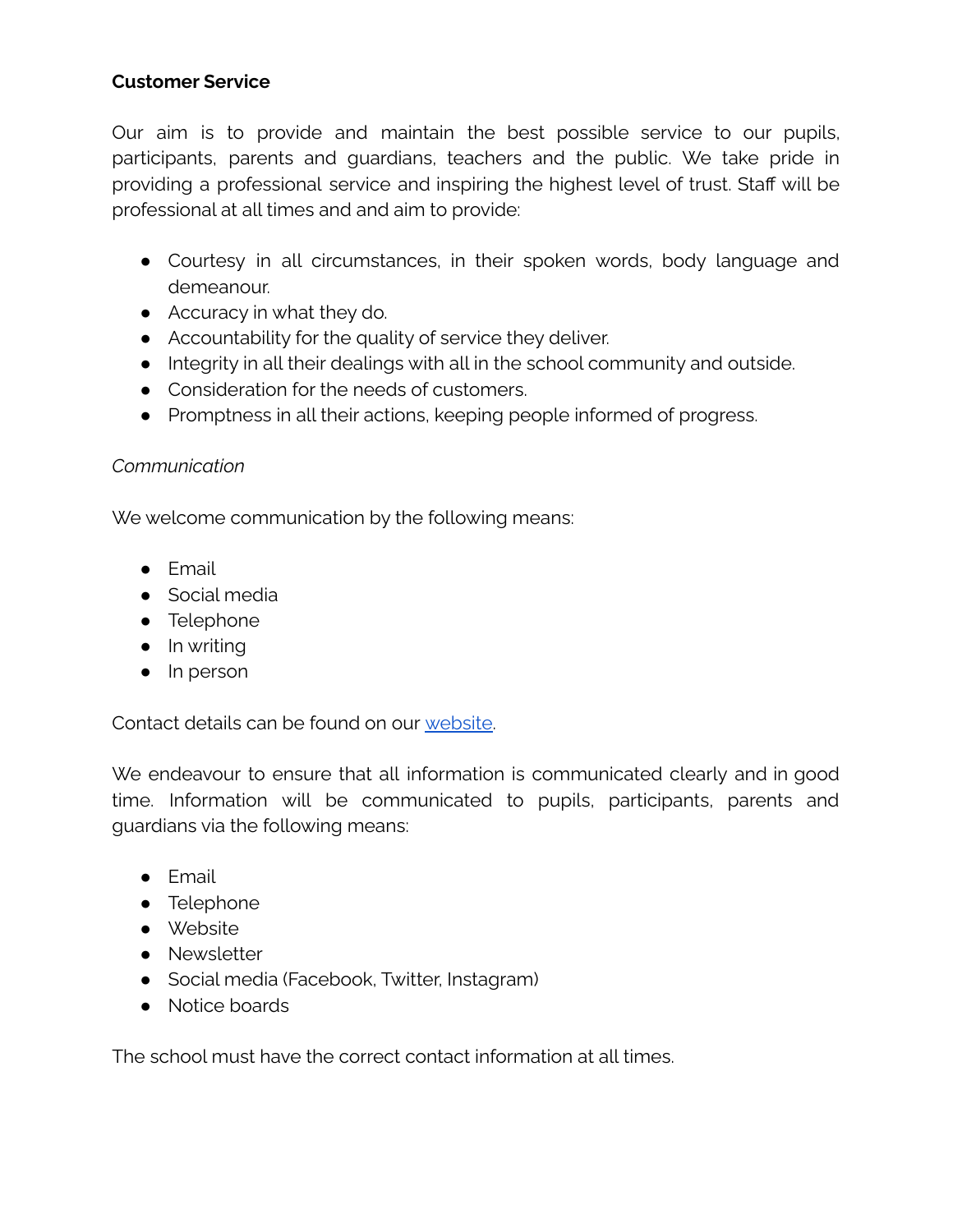# *Complaints*

Intune Dance and Movement places great importance on developing a good relationship with members of its community and maintaining an open dialogue. Our complaints procedure is as follows:

- Any grievance or complaint should be made to the Principal who will arrange for the matter to be discussed at the earliest convenience.
- The Principal will investigate the matter and come back to the complainant at the earliest opportunity.
- All correspondence, statements and records relating to the complaint will be kept confidential, unless a resolution is not reached and further action is required.
- If the complaint relates to child protection or an allegation against a member of staff, please refer to the child protection and safeguarding policy.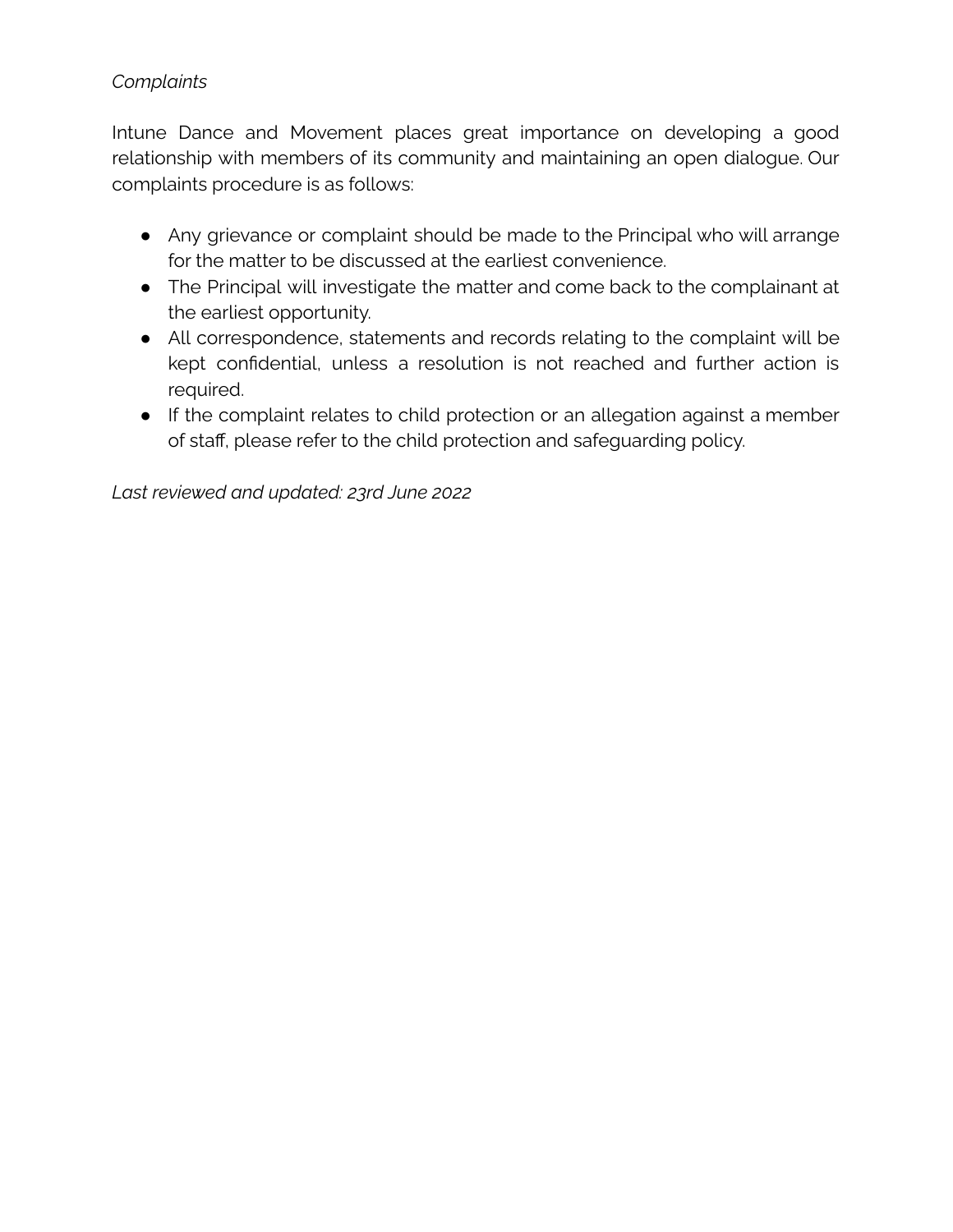## <span id="page-10-0"></span>**Equal Opportunities**

At Intune Dance and Movement we aim to treat all employees, pupils, participants, parents, guardians, the public and job applicants fairly and equally regardless of their gender, sexual orientation, marital status, race, colour, nationality, ethnic or national origin, religion, age, disability, criminal convictions or union membership status.

- The school will ensure that no requirement or condition will be imposed without justification which could disadvantage individuals purely on any of the grounds listed above.
- All staff are required to comply with the policy and to act in accordance with its objectives so as to remove any barriers to equal opportunity.
- Any act of discrimination by employees or any failure to comply with the terms of the policy will result in disciplinary action.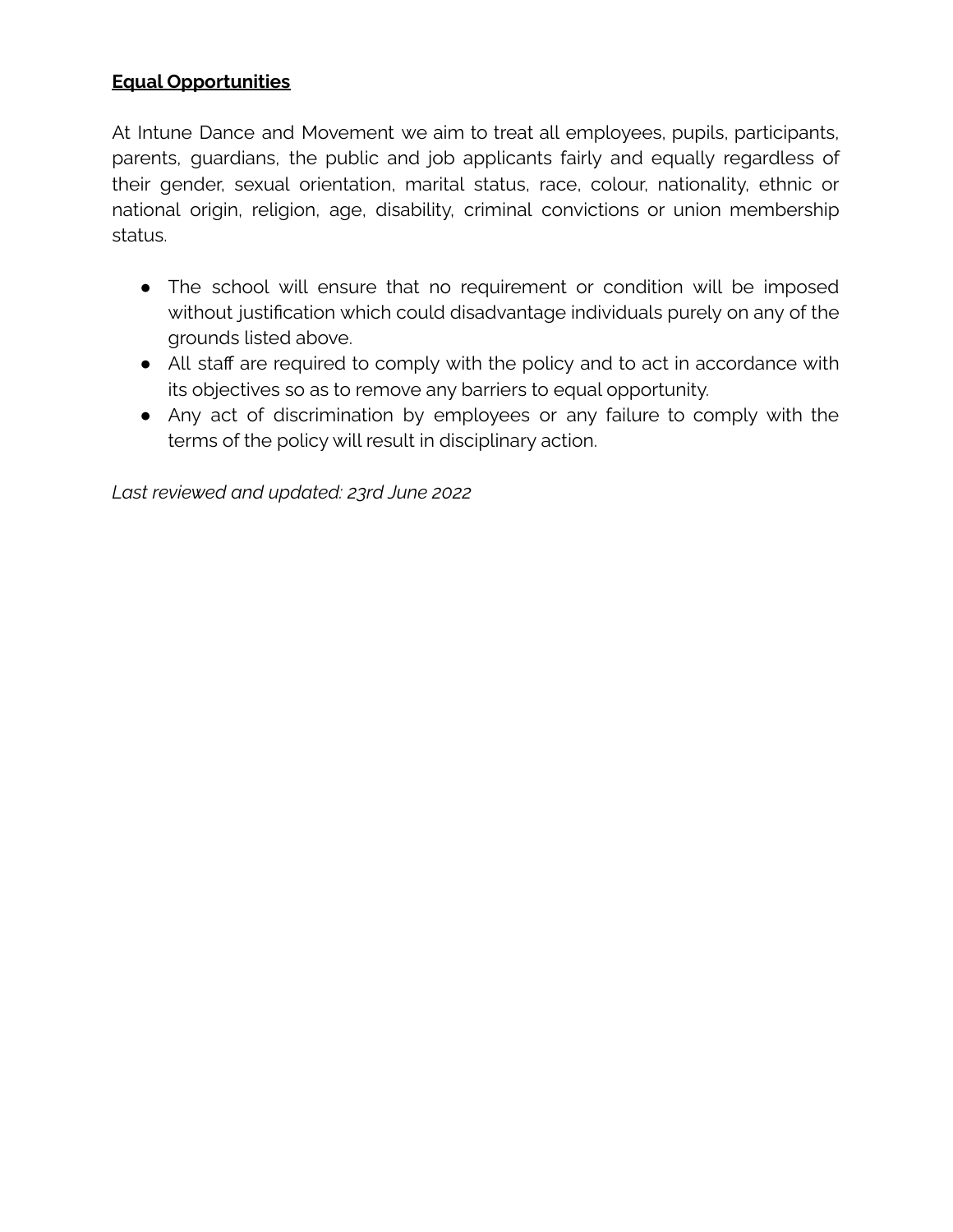# <span id="page-11-0"></span>**Health and Safety**

At Intune Dance and Movement we aim to provide and maintain safe and healthy working conditions, equipment and systems of work for all members of the school community and to provide such information, training and supervision as is required for this purpose.

This policy will be kept up to date to ensure responsibilities are met in relation to Health & Safety at Work Act (1974), Management Regulations (1999) and other relevant current legislation.

### *Staff*

All staff engaged by Intune Dance and Movement must take reasonable responsibility to ensure the health and safety of all members of the school community. This includes:

- Facilities and equipment Ensuring all facilities and equipment are safe and in good working order before each class commences, that all equipment is stored in order to minimise risk and all damage or poor conditions reported.
- Accidents and first aid Staff undertaking regular first aid training, administering emergency first aid treatment, providing access to a first aid box, seeking further medical support and keeping accurate records which must be communicated to the Principal and any other relevant parties.

# *Supporting pupils with medical conditions*

It is important that all pupils with medical conditions can access and enjoy the same opportunities as any other pupil at the school and be able to achieve their full potential. The following procedures are in place to support pupils with medical conditions:

- All parents and guardians and participants are required to give information regarding any medical conditions that their child has when they enrol. They must also update the school if their health changes in any way that may affect their participation in lessons or the ability of staff to care for them.
- Arrangements relating to the accessibility and administration of medications will be agreed in writing between the Principal and the parents, guardians or participants before the individual starts lessons.
- Parents and guardians must ensure that any medication that their child takes to help them with a particular condition it is available to them during lessons.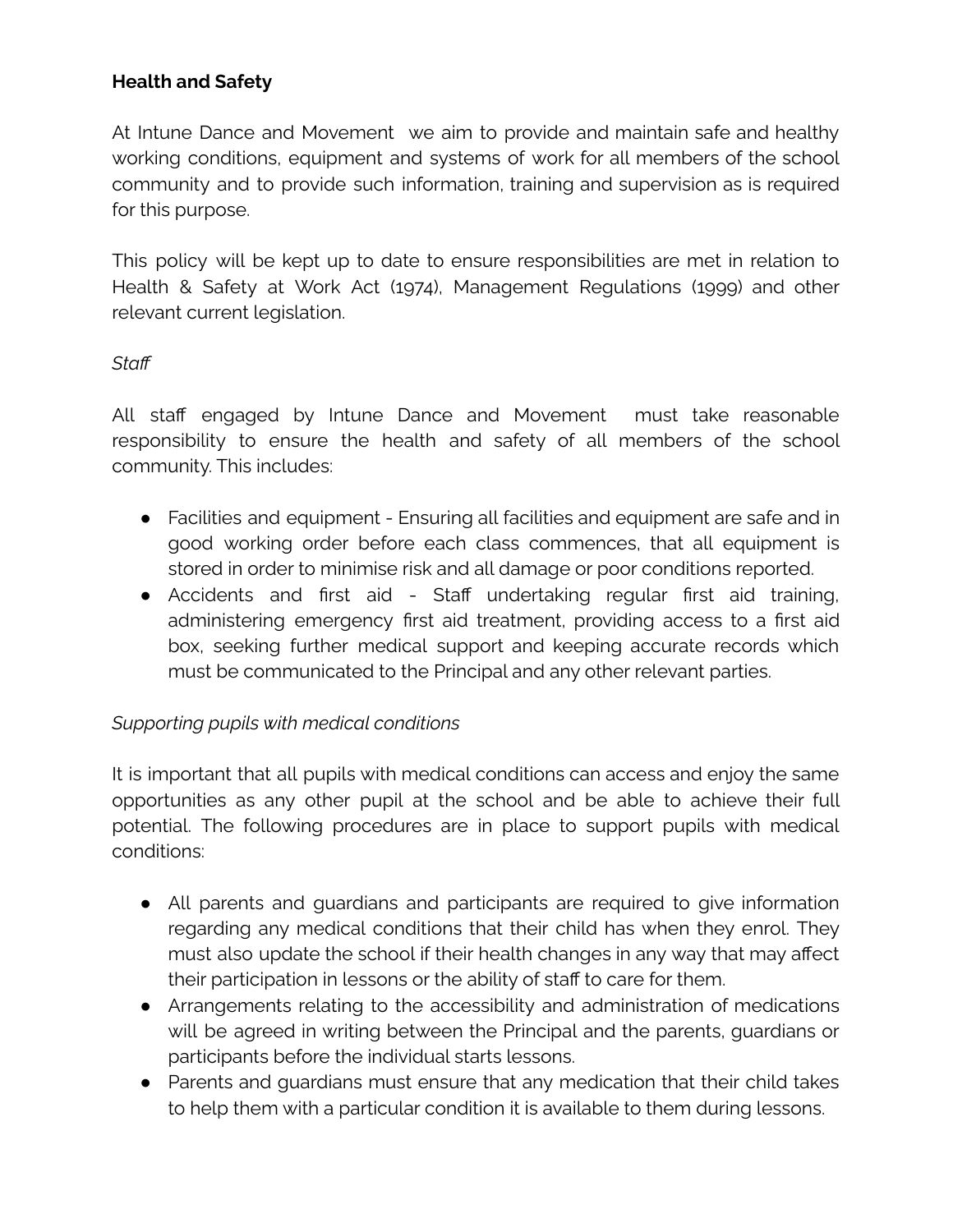● The Principal will share appropriate information with other members of staff and ensure training is up to date.

# *Fire Safety*

- It is the responsibility of the Principal to ensure that all premises used by the school meet the requirements of fire safety law and documentation which supports their compliance is available.
- All pupils and staff must be familiar with the fire action procedure, location of fire alarms and fire exits.
- Evacuation procedure:
	- In the event of discovery of a fire, activate the fire alarm
	- The fire marshal (teacher in charge) should evacuate all pupils via the closest fire exit to the designated assembly point and conduct the register. Any missing pupils, parents, guardians, participants or staff must be reported to the fire officers.
	- The deputy fire marshal (assistant teacher) should contact the fire brigade.
	- All belongings should be left behind.
	- No one should re-enter the building until informed to do so by fire officers.

# *Risk Assessments*

Every dance school will contain hazards that carry the risk of injury to the members of its community. At Intune Dance and Movement Risk Assessments are conducted to look at each hazard in detail, identify who is at risk, and explain exactly how that risk will be reduced.

The Principal will undertake a formal risk assessments for each venue and its facilities on an annual basis and provided to staff at the venues.

Risk assessment will be conducted by the Principal throughout the course of the year for the following additional events:

- Trips which take pupils and participants to an external venue.
- Performances which take pupils and participants to an external venue.
- Workshops which involve external companies or individuals.
- Events involving members of the public.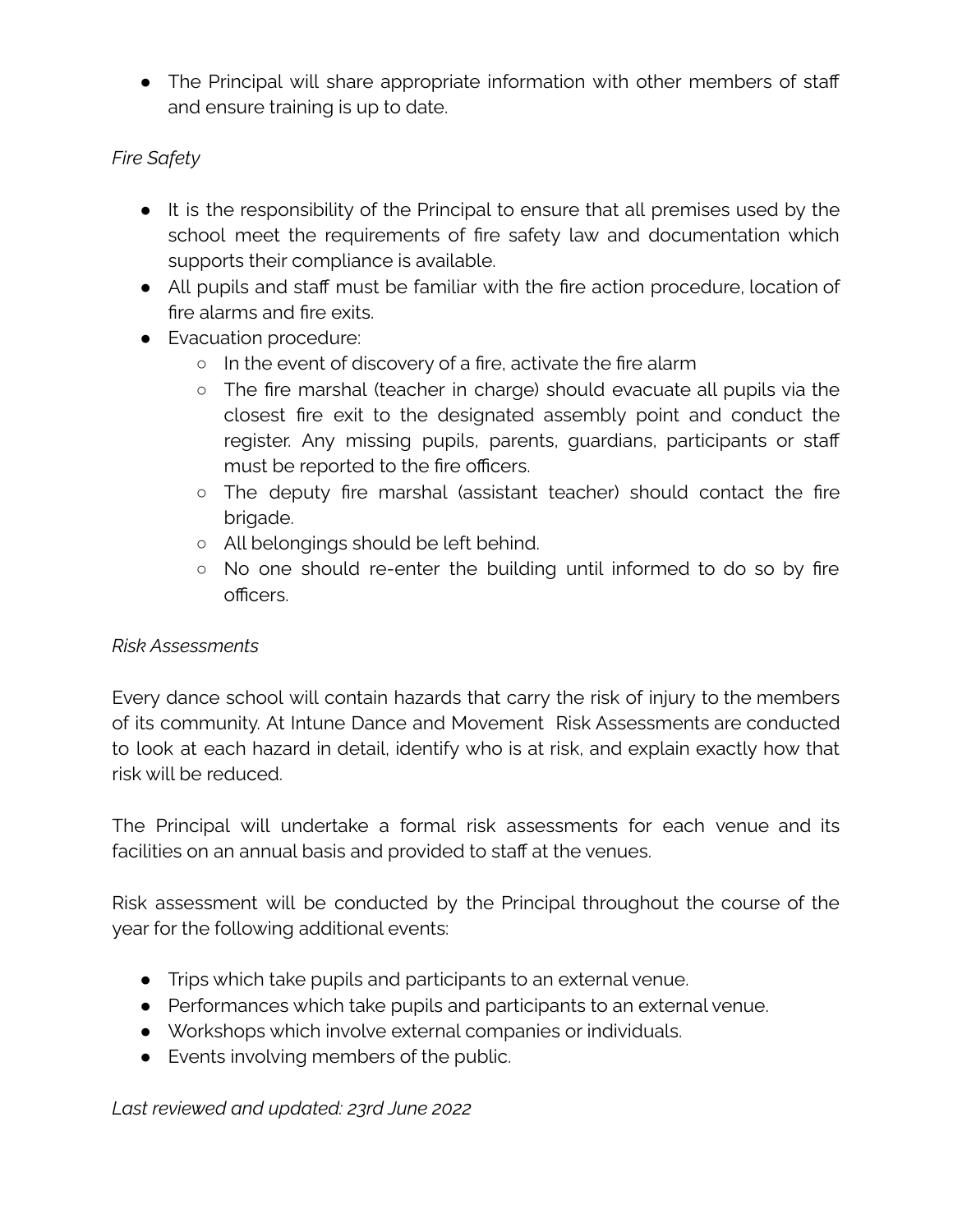## <span id="page-13-0"></span>**Privacy Policy and Data Protection**

Intune Dance and Movement is committed to protecting the privacy and security of all members of its community. This privacy policy applies to the use and processing of personal information collected and used by Intune Dance and Movement , in accordance with the requirements of the General Data Protection Regulation 2018 (GDPR).

If you have any questions or complaints about our commitment to privacy and data protection please [contact](mailto:info@intunedance.co.uk) us.

### *What is GDPR?*

The General Data Protection Regulation is a new, European-wide law that replaces the Data Protection Act 1998 in the UK. It places greater obligations on how organisations handle personal data. It came into effect on 25 May 2018.

The GDPR applies to 'personal data', which means any information relating to a person or data subject that can be used to directly or indirectly identify a person.

The 8 principles of GDPR are:

- 1. Personal information must be fairly and lawfully processed
- 2. Personal information must be processed for limited purposes.
- 3. Personal information must be adequate, relevant and not excessive.
- 4. Personal information must be accurate and up to date.
- 5. Personal information must not be kept for longer than is necessary.
- 6. Personal information must be processed in line with the data subjects' rights.
- 7. Personal information must be secure.
- 8. Personal information must not be transferred to other countries without adequate protection.

### *What information do we collect and why?*

When you participate in or sign up to any of our classes, activities, workshops, mailing lists etc, we request that you allow us to store personal information about you. Such information consists of names, addresses, contact details, date of birth, medical information, special educational needs and photographs.

By submitting this information we are able to provide you with the services you have requested and provide you with the highest level of service. It also enables us to work in accordance with the school's other policies (Assessment, Child Protection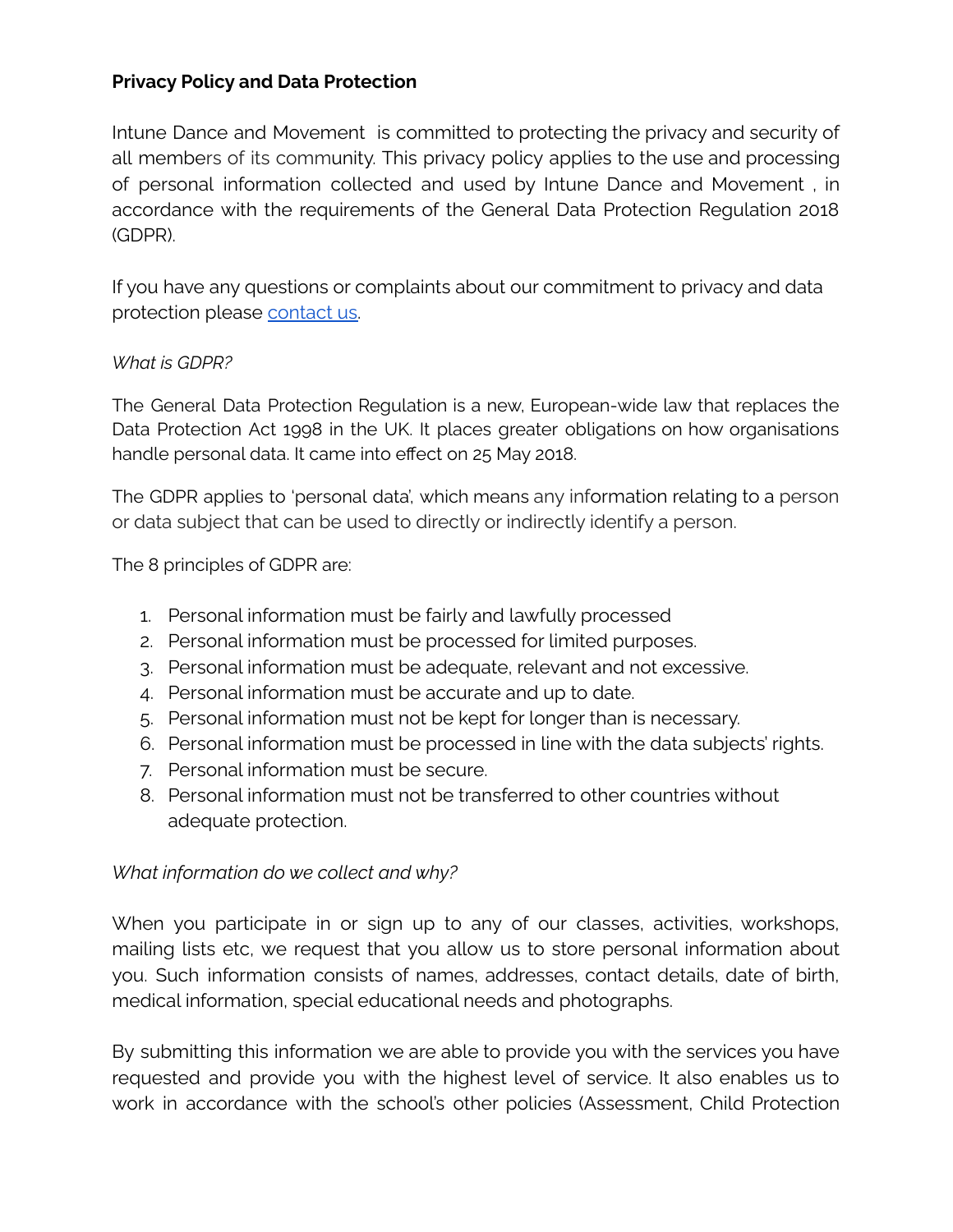and Safeguarding, Equal Opportunities, Health and Safety and Special Educational Needs and Disability, Corona Virus - Covid 19).

## *How is information collected?*

Personal data is collected through our website enquiry forms, enrolment forms and transaction sites. We do not collect or store payment information such as credit/debit card details. At all stages we request your consent to collect and store your personal data. Consent may be withdrawn at any stage.

# *Who is collecting and processing the information?*

Personal data will only be collected and processed by staff of Intune Dance and Movement with the required levels of training. This is to ensure we continue to offer high levels of customer service and comply with GDPR. All staff who process personal data are trained on an annual basis or in instances of legislative change.

### *Who will it be shared with?*

Information is only shared with staff at Intune Dance and Movement on a need to know basis.

Intune Dance and Movement does not actively share data with third parties, however there are occasions where sharing information is necessary. Such occasions include:

- Entering pupils for examinations eg. Royal Academy of Dance.
- Performance programmes.
- Publicity, social media and school website.
- School notice boards.
- Child protection concerns.
- Supporting Test and trace

In such cases consent will be obtained before information is shared and consent may be withdrawn at any time. The only exception to this is where a situation concerns child protection.

At Intune Dance and Movement we do NOT sell the personal data of our members or buy data from third parties.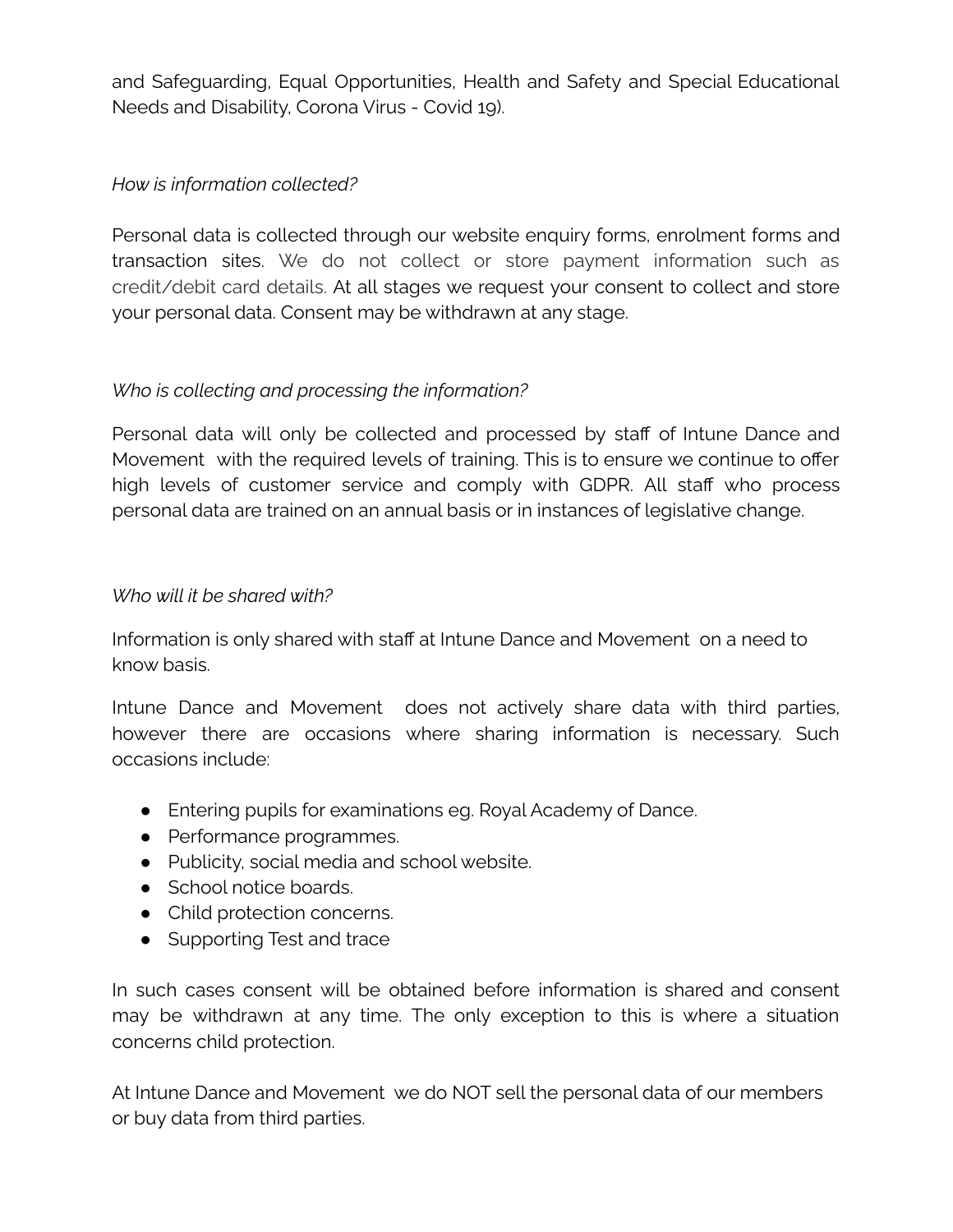### *Where is the information stored?*

We are committed to ensuring that all information held by Intune Dance and Movement is secure. In order to prevent unauthorised access or disclosure. We keep data in secure locations (including but not limited to, password protected PC and/or in lockable storage). Any computer databases used by the school are compliant with GDPR and hold the relevant accreditation.

# *How long will we keep personal information for?*

Data is retained for as long as necessary to fulfil the purposes we collected it for, including the purposes of satisfying any legal and financial requirements. All personal data except accountancy and first aid records will be securely deleted/destroyed/shredded according to Government Guidelines after the student leaves the school or after 6 years.

#### *Cookies*

Cookies are small pieces of data that websites store on a device to help the site provide a better user experience. In general, cookies are used to retain user preference, store information such as retaining things in a shopping cart and to provide anonymised tracking data to third party applications like Google Analytics.

As a rule, cookies will make your browsing experience better. However, you may prefer to disable cookies on our site and on others. The most effective way to do this is to disable cookies in your browser. We suggest consulting the Help section of your browser which offers further guidance.

## *What measures do we take at Intune Dance and Movement to ensure we are compliant with GDPR and ensure good practice?*

- The school is registered with the Information Commissioner's Office. Registration is renewed each year.
- The school has an appointed Data Protection Officer.
- All staff who collect and process personal data undergo annual training.
- A Data Protection Impact Assessment is conducted on an annual basis to ensure that privacy and data protection is considered at all times.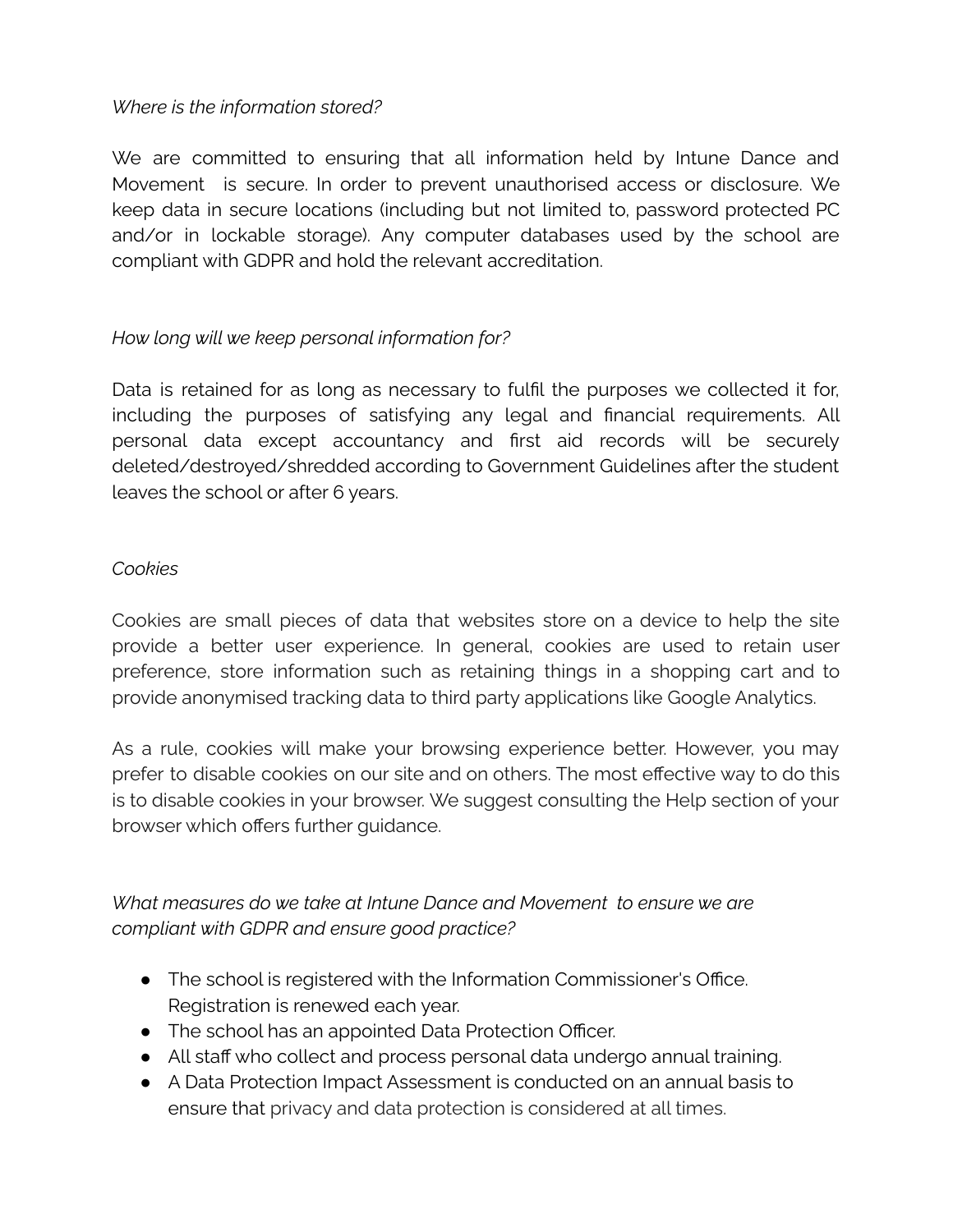- Systems for consent are regularly checked and records of consent maintained.
- If Intune Dance and Movement experiences a data breach of any kind, we have a legal obligation to report this to the Independent Commissioner's Office (ICO) within 72 hours. We will inform all the victims of the data breach as soon as possible if there is a high risk of adversely affecting individuals' rights and freedom. A register of all data breaches will be maintained.

## *What are your rights?*

GDPR provides the following rights for individuals:

- 1. The right to be informed
- 2. The right of access
- 3. The right to rectification
- 4. The right to erasure
- 5. The right to restrict processing
- 6. The right to data portability
- 7. The right to object
- 8. Rights in relation to automated decision making and profiling

Individuals can make a request for any of the above verbally or in writing, although the right is not absolute and only applies in certain circumstances. Intune Dance and Movement will respond to a request within one month.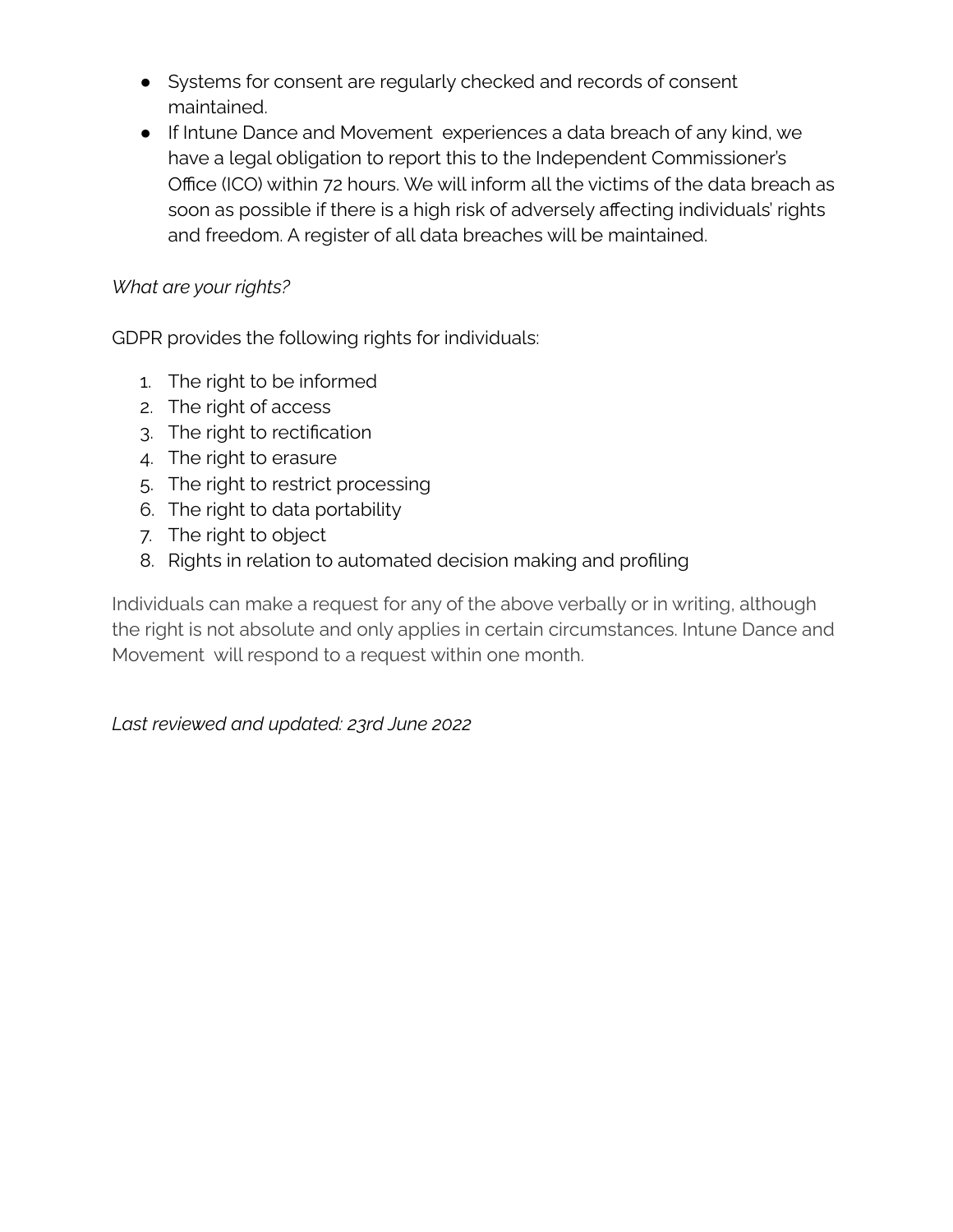# <span id="page-17-0"></span>**Special Educational Needs and Disability**

At Intune Dance and Movement we strongly believe it is our duty to provide equal opportunities to all of the pupils and participants under our care and to provide a safe and fully equipped environment that helps them to achieve their potential.

The school believes it is in the best interests of its pupils, participants, parents and guardians to disclose information about any special educational needs or disabilities that a pupil has in order to support the pupil.

The following procedures are in place to support pupils and participants with special educational needs:

- All parents, guardians and participants are requested to give information regarding any special educational needs or disabilities when they enrol and to update the school if there are any significant changes.
- Parents and guardians are requested to share any guidance that has been given by the pupil's school that may assist the tuition of the pupil.
- The Principal will share appropriate information with relevant members of staff and ensure appropriate training takes place.
- If a pupil or participant has a significant physical or mental disability that may affect their participation in lessons, a meeting between the Principal and parents or guardians will take place to agree the best measures to be put in place to support their participation and ability to achieve.